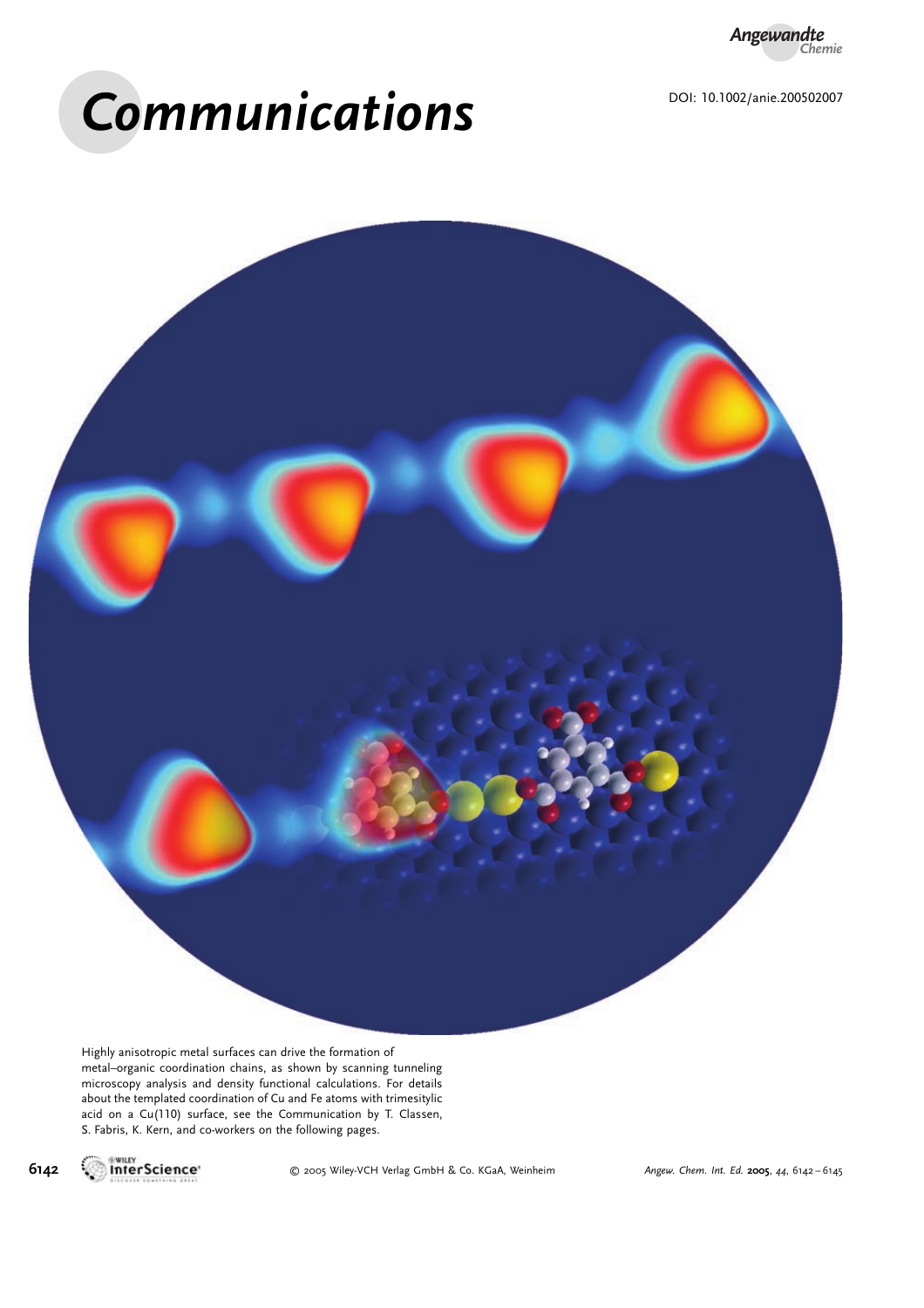#### Coordination Chains

DOI: 10.1002/anie.200502007

## Templated Growth of Metal–Organic Coordination Chains at Surfaces\*\*

Thomas Classen,\* Guido Fratesi, Giovanni Costantini, Stefano Fabris,\* Frank Louis Stadler, Cheolkyu Kim, Stefano de Gironcoli, Stefano Baroni, and Klaus Kern\*

Metal–organic coordination networks (MOCNs) formed by coordination bonding between metallic centers and organic ligands can be efficiently engineered to exhibit specific magnetic, electronic, or catalytic properties.[1–6] Instead of depositing prefabricated MOCNs onto surfaces, it has been recently shown that two-dimensional (2D) MOCNs can be directly grown at metal surfaces under ultrahigh vacuum (UHV), thus creating highly regular 2D networks of metal atoms.[7–12] These grids have been pointed out to be potentially relevant for devices that involve sensing, switching, and information storage.<sup>[13,14]</sup> We show here that this approach offers the additional advantage to predefine the geometry of the MOCN by using the substrate as a template to direct the formation of novel 1D metal–organic coordination chains (MOCCs).

The templating role of substrates is well known in the field of surface epitaxial growth.<sup>[15–19]</sup> Among the highly anisotropic substrates, the  $Cu(110)$  surface is one of the most commonly used (Figure 1a and b). To demonstrate its strong 1D templating effect on organic molecules, a ligand with a triangular symmetry was selected, namely 1,3,5-benzenetricarboxylic acid (trimesic acid, TMA; Figure 1c). The three-



Figure 1. a) High-resolution STM image in 3D representation and b) structural model of the Cu(110) surface. c) Trimesic acid (TMA).

| [*] T. Classen, Dr. G. Costantini, Dr. F. L. Stadler, Dr. C. Kim, Prof. K. Kern<br>Max-Planck-Institut für Festkörperforschung<br>Heisenbergstr. 1, 70569 Stuttgart (Germany)<br>Fax: $(+49)$ 711-689-1662<br>E-mail: t.classen@fkf.mpg.de |
|--------------------------------------------------------------------------------------------------------------------------------------------------------------------------------------------------------------------------------------------|
| k.kern@fkf.mpg.de                                                                                                                                                                                                                          |
| G. Fratesi, Dr. S. Fabris, Prof. S. de Gironcoli, Prof. S. Baroni<br>SISSA and INFM-CNR DEMOCRITOS National Simulation Center<br>Via Beirut 2-4, 34014 Trieste (Italy)                                                                     |
| Fax: (+39) 040-3787-528                                                                                                                                                                                                                    |
| E-mail: fabris@democritos.it                                                                                                                                                                                                               |
| [**] The authors wish to acknowledge Nian Lin, Magalí Lingenfelder,                                                                                                                                                                        |
|                                                                                                                                                                                                                                            |

Alexander Schneider, and Giacinto Scoles for fruitful discussions, as well as HPC-EUROPA (project #506079) and INFM Progetto Calcolo Parallelo for computer resources.

fold rotation symmetry of TMA supports the formation of hexagonal 2D and 3D architectures,<sup>[20–22]</sup> therefore strongly disfavoring the linear geometry. On the isotropic Cu(100) surface, TMA forms 0D carboxylate complexes and 2D networks.[9, 10]

The deposition of TMA on Cu(110) under UHV at 300 K results in the formation of 1D chains along the  $\langle 110 \rangle$ direction, as observed by scanning tunneling microscopy (STM). This deposition temperature is high enough to provide mobile Cu adatoms through evaporation from kinks and steps onto the terraces.[23] Analysis of similar systems by X-ray photoelectron spectroscopy<sup>[24,25]</sup> showed that these adatoms catalyze the deprotonation of molecular carboxylate groups. The adatoms are furthermore necessary for the formation of copper carboxylate complexes.<sup>[23,24,26]</sup> Deposition at lower temperatures, 210 K and 250 K, resulted in disordered structures with a tip-to-tip bonding motif. This signature, which is never observed above 300 K, is characteristic for intermolecular dimeric hydrogen bonds of carboxylate groups,  $[20-22, 24]$  thus indicating that the carboxylate groups are protonated at temperatures below 300 K. Upon annealing to 300 K, these structures yield to the same 1D chains described above. The chains formed at 300 K typically show irregular kinks and poor long-range order. These inhomogeneities are removed by post-annealing to 380–410 K to yield straight and highly periodic chains, referred to as MOCC-I hereafter (Figure 2). At low coverage, chains predominantly attach to step edges, whereas upon increasing the coverage chain nucleation takes place also on terraces.



Figure 2. Representative STM images of I-Cu-TMA-Cu-l, chains (MOCC-I) on Cu(110) for TMA coverages of a) 0.36 and b) 0.13 monolayers (ML), respectively. Comparison of c) the high-resolution STM image of MOCC-I, d) the atomistic MOCC-I model, and e) the corresponding simulated STM image.

These findings allow the substrate templating effect to be rationalized as follows: Upon deprotonation, the molecule– molecule interaction (favoring hexagonal geometries) is overcome by the molecule–substrate interaction, which effectively controls the 1D character of these MOCCs.

The chains consist of triangles alternating with round protrusions (Figure 2 b and c). The apparent height of the two units is significantly different,  $140 \pm 30$  pm and  $75 \pm 20$  pm, respectively, when scanning at  $-1V$  and 1 nA. Following previous analysis,<sup>[9,10,20-22]</sup> the triangles are identified as flatlying TMA molecules. The round protrusions can be attrib-

Angew. Chem. Int. Ed. 2005, 44, 6142-6145 C 2005 Wiley-VCH Verlag GmbH & Co. KGaA, Weinheim **1998** Formulation 1998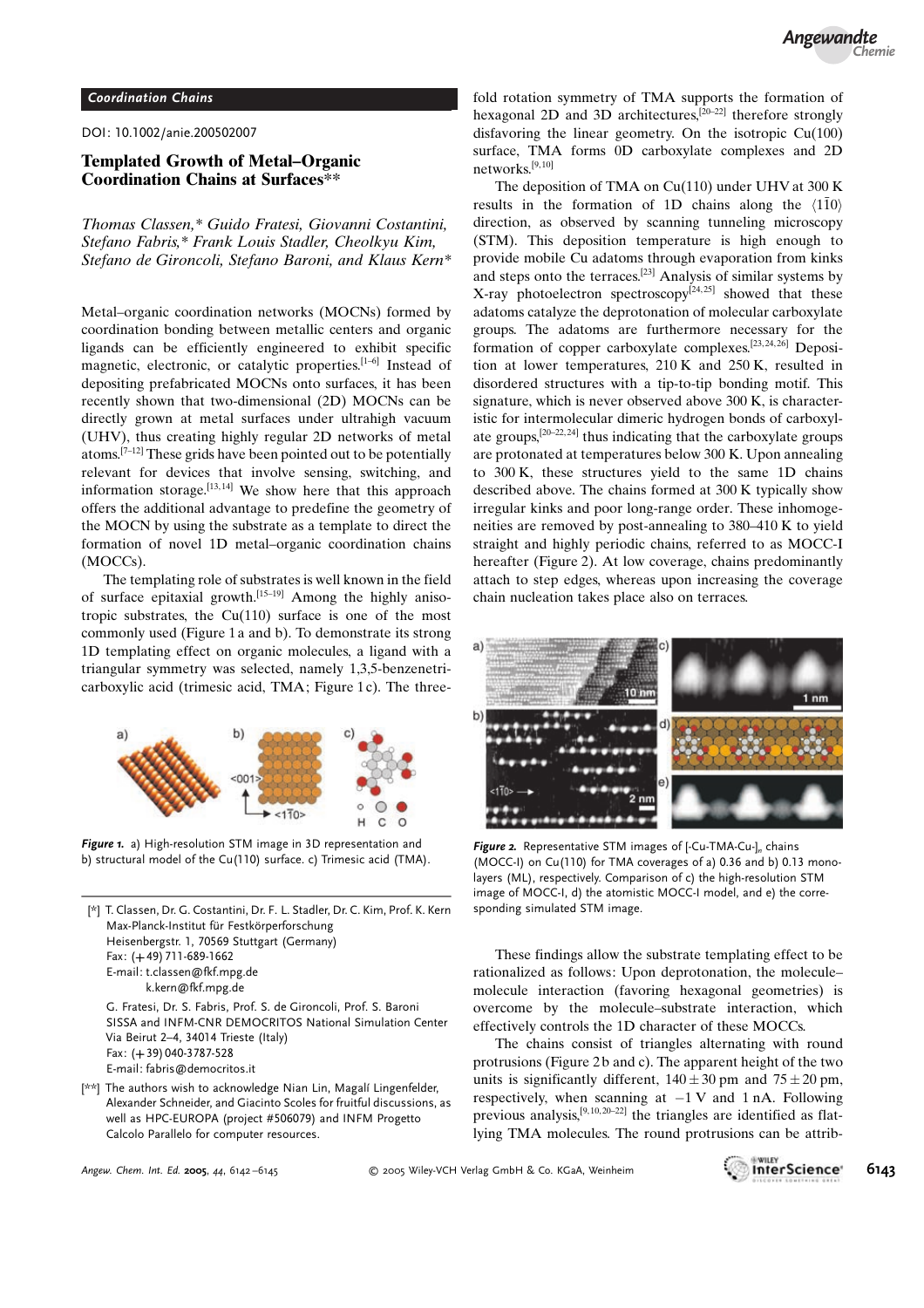# **Communications**

uted to Cu adatoms,  $[7, 9, 10]$  coordinated by two of the carboxylate groups of the TMA molecule. The third functional group of TMA is pointing out of the chain with no preferential up or down orientation (Figure 2b).

The periodicity of MOCC-I along  $\langle 1\bar{1}0 \rangle$  is five Cu lattice spacings (12.70  $\pm$  0.15 Å). High-resolution STM images indicate that the distance between the Cu protrusions and the oxygen atom of the molecular carboxylate groups is approximately  $2.8 \text{ Å}$ , a rather large value when compared to the typical Cu-O bond length of 1.9-2.2  $\AA$ .<sup>[27]</sup> The simplest  $[-TMA-Cu-]_n$  chain model for the adsorption geometry of MOCC-I seems therefore to be outruled by these observations.

Indeed, the lowest energy structure of MOCC-I as predicted by density functional theory (DFT) calculations is a  $[-Cu-TMA-Cu-l_n]$  chain in which a dimer of Cu metal adatoms forms unidentate Cu–carboxylate bonds with adjacent TMA molecules (Figure 2d). The dimer binds to the surface by  $6.3$  eV with respect to isolated Cu atoms, and each adatom is fivefold coordinated to the substrate. This structure has the correct  $5 \times$  periodicity. Its simulated STM image (Figure 2e) closely agrees with that found experimentally, with the Cu–Cu dimer imaged as a single spot centered between the adatoms. The resulting Cu–O distance is  $2.02 \text{ Å}$ , which lies in the range of typical  $Cu$ - $O$  bond lengths. Also the calculated apparent heights, 170 pm for the TMA unit and 90 pm for the Cu adatom unit, are in good agreement with those determined experimentally.

The theoretical analysis provides an unprecedented level of insight into the adsorption geometry of surface MOCNs. The phenyl ring of TMA and the Cu adatoms are located on the short-bridge and hollow sites, respectively (Figure 2 d). The molecule stands  $1.14 \text{ Å}$  above the outermost Cu layer, with the carboxylate groups bending towards the surface by as much as  $0.69$  Å. With respect to a neutral Cu atom, surface complexation of Cu weakly reduces the metal center occupations of both the s and d electronic states by approximately 0.2 electrons.

 $\left[-\text{Cu-TMA-Cu-}\right]_n$  chains are the intrinsic nanostructures on Cu(110), but functional MOCCs also require different elements than Cu as metallic centers. Extrinsic [-TMA-Fe-]<sub>n</sub> chains (MOCC-II) were created by holding the Cu(110) crystal at 230 K—thus preventing the formation of Cu–TMA complexes—and by depositing first TMA and then Fe at coverages higher than 0.04ML. The sample was then annealed to 390 K for one minute. The number of chains increased with the amount of deposited Fe and saturation was reached for a coverage of around 0.08ML of Fe. Further deposition of Fe results in the nucleation of Fe islands.

The  $4 \times$  in-chain periodicity of these chains (Figure 3) leaves space for just one Fe metal center between TMA molecules. The TMA–TMA distances are therefore shorter when linked by Fe than when linked by Cu, similar to that reported for 2D MOCNs on the Cu(001) surface.<sup>[9,10]</sup> According to DFT calculations the geometry of the adsorbed TMA molecule is weakly dependent on the metal center, with the phenyl ring lying  $0.09 \text{ Å}$  higher in the case of Fe. The metal– carboxylate bond is still unidentate and the Fe–O distance is 1.95 Å, thus  $0.07 \text{ Å}$  shorter than the Cu–O distance in



Figure 3. [-TMA-Fe-]<sub>n</sub> chains (MOCC-II): a) Overview image of the coordination chains formed upon deposition of 0.04 ML Fe and 0.40 ML TMA. Comparison of b) the high-resolution STM image, c) the atomistic MOCC-II model, and d) the corresponding simulated STM image.

MOCC-I. Single metal centers lead to very weak features in the simulated STM image (Figure 3 d), in agreement with experiment (Figure 3b). With respect to a neutral Fe atom, surface complexation of Fe strongly reduces the occupations of the Fe s states by 1.3 electrons while it increases that of the d states by 0.5 electrons.

Insight into the potentially interesting magnetic properties of Fe-complexed MOCC-II can be gained by projecting the electron density on the atomic Fe d orbitals (Figure 4 b).



Figure 4. a) Total density of electronic states (DOS, in [eV] with respect to the Fermi energy  $E_F$ ) of the [-TMA-Fe-]<sub>n</sub> chain (MOCC-II). Projected DOS (PDOS) on the atomic d states of b) the Fe center in MOCC-II and c) an Fe atom isolated on the Cu(110) surface.

The projected density of electronic states (DOS) displays a large splitting between the majority spin-up and minority spin-down electronic d states. The former are completely filled and well hybridized with the substrate Cu d states, extending from  $-5$  to  $-1$  eV in the total DOS of the [-TMA-Fe- $\vert_n$  chain (Figure 4a). The latter spin-down states are only partially filled and extend in the energy region dominated by the substrate s states. As a consequence, the Fe atoms are strongly magnetized with a spin polarization of 3.3  $\mu_B$  per Fe atom. The polarization of a Fe adatom isolated on the Cu(110) surface is very similar, 3.2  $\mu_B$ , and the corresponding projected DOS is shown in Figure 4 c. The comparison shows that the coordination with the carboxylate group does not affect the electron localization at the Fe adatoms and thus